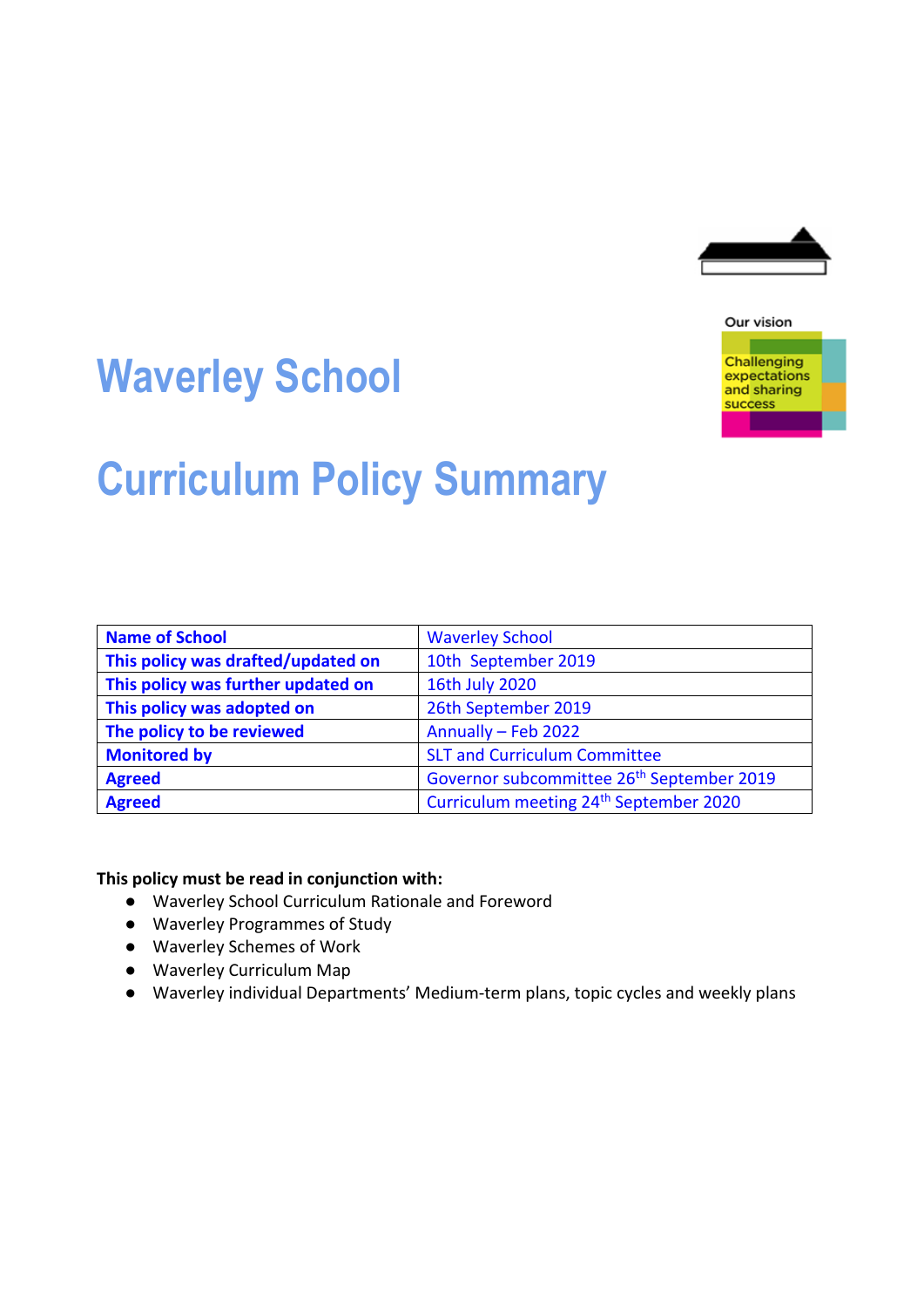#### **WHOLE SCHOOL CURRICULUM POLICY**

#### **INTRODUCTION:**

This policy summary was written because of the work that took place to revise the whole main school curriculum in 2018-19.

At the full Ofsted Inspection that took place in March 2019, when the school received its Outstanding grade, the lead inspector acknowledged that "staff create highly personalised learning programmes so that pupils can excel", and that leaders and school staff "keep the curriculum under constant review so that it continues to meet the needs of all pupils exceptionally well."

This policy reflects the school's values and principles (see School Development Plan and School Vision).

#### **PRINCIPLES:**

When redesigning our Curriculum for Waverley, we also strove to look beyond the labels and respect that each individual learner is unique. Therefore, most children and young people across our school follow their own bespoke curriculum pathway. This tends to be based on one of the four levels we offer (see below) but lends aspects from others. In using this framework, we hope that practitioners craft their own plans, around the needs of each learner, and develop their important role by breaking down the barriers to learning each of our learners present. We recognise that without addressing the learning barriers, we are unable to support our learners in all aspects of their learning. We hope our curriculum is a valuable tool which enables all practitioner's clarity in reporting, strategies in delivering and inspirational ideas to spark engagement.

Our assessment links directly to our curriculum. We believe that assessment for our students should influence future teaching. Therefore, our assessment is intended to build on previous learning and lead practitioners to improved delivery.

Waverley curriculum, organised as a continuum of skills, further divided into four levels (see curriculum map in Appendix 1 for more details).

**Level One** has been designed for learners with Profound and Multiple Learning Difficulties (PMLD) and complex learning styles and learning needs. Although some consideration has been given to overlaps and links with mainstream school subjects, it has been developed around the starting point of their individual needs, rather than from a forced attempt to make what is traditionally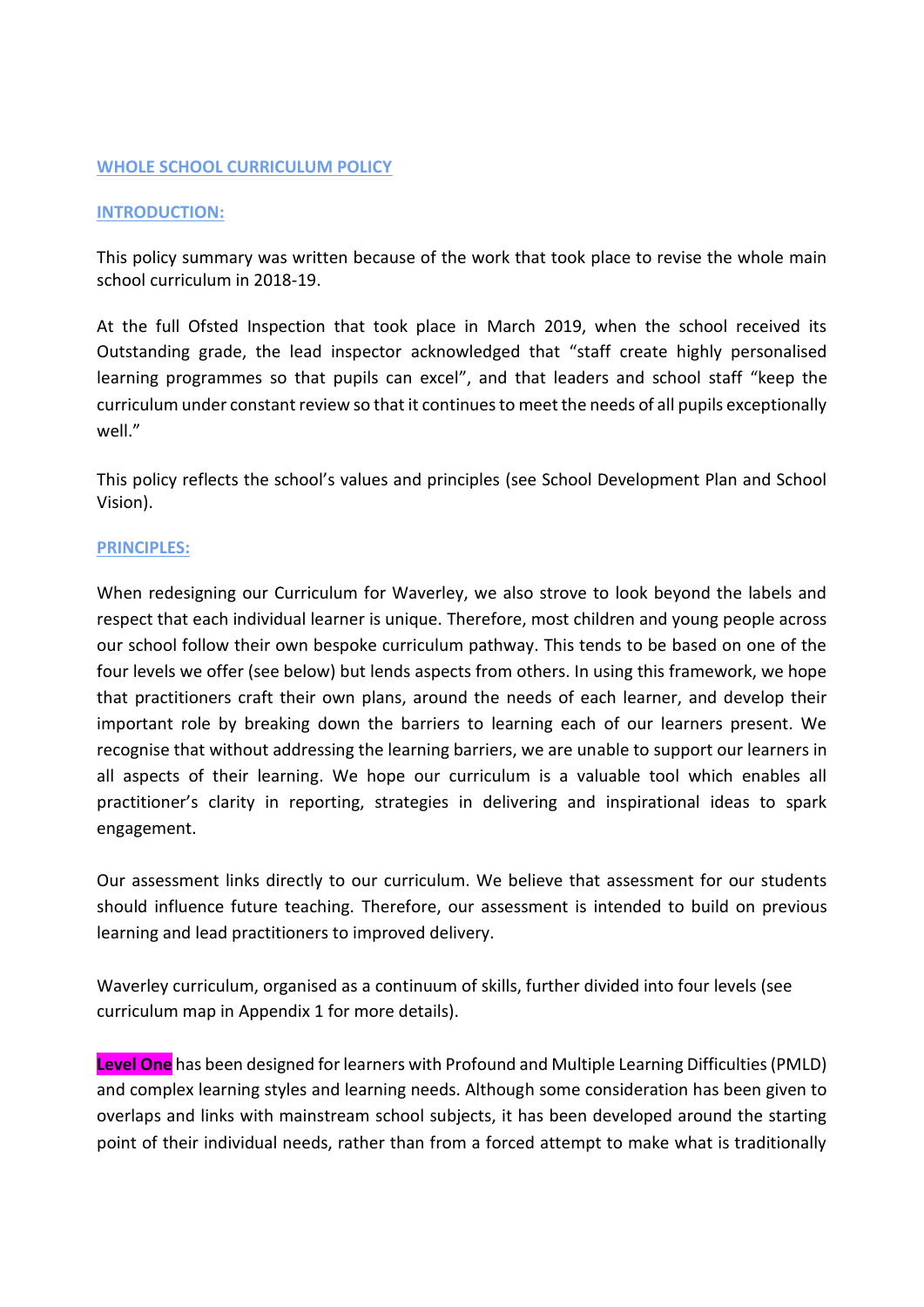offered by schools "accessible". Four key areas of learning are "taught" via a vast array of opportunities. The fundamental structures underpinning this level are the twin pillars of communication and cognition (Dr Penny Lacey [in preparation], *Educational Provision for Pupils with Severe and Profound and Multiple Learning Difficulties* (Research Report for Mencap). All pupils are learning to communicate and to think and learn. At this stage, "communication" and "cognition" form half of the curriculum. The other half consists of "physical development", and "personal health education" (including self care and independence). There is no mention of National Curriculum subjects, although pupils use some subject areas, such as the arts, physical education and the humanities, to provide the contexts for their learning. These subjects are part of a thematic approach to the curriculum adopted by the whole school or whole department. We recognise this group of learners are working in the "here and now" and as such need repeated opportunities to practice and revise their learning. It is expected that this group of learners will

require a multi-sensory approach.

The content of the curriculum for pupils with such complex needs was developed through studying the historical perspective on curriculum design, typical child development textbooks, published curriculum materials and curriculum documents from other schools.

**Level Two** has been designed with our learners who have Severe Learning Difficulties (SLD). This group of learners also require repetition and a consistent approach. They may be able to demonstrate learning over time and some understanding that symbolic representation carries meaning. This curriculum builds on prior learning which has enabled the learner to demonstrate skills which allow developing relationships with others, effective engagement and understanding of cause and effect. This curriculum teaches through six main subject areas (Communication, Language and Literacy, Cognition, KUW, Personal development, physical development, and creative development). It is expected that there will be regular overlapping of teaching which will enable generalisation of the skills and knowledge taught. This level is designed to address the "gap" often found between learners who are not presenting as children and young people with Profound and Multiple Learning Difficulties, but who are not yet able to access subject specific learning.

Level Three has been designed for our learners who have more moderate learning difficulties. Some of these learners may have a spiky profile which means they may need to dip into level 2, but have specific skills in one area. This level allows these learners to straddle curricula and/or use the curriculum in its totality. There are eleven subject headings (mind map below) which are taught in more traditional stand alone sessions. These learners continue to require real objects, modelling and a carefully differentiated approach.

**Level Four** has been designed with learners who are awaiting a more appropriate environment. It is expected that this level is only used for a very small number of learners who have been able to demonstrate the ability to work independently in sessions with less adult input. There are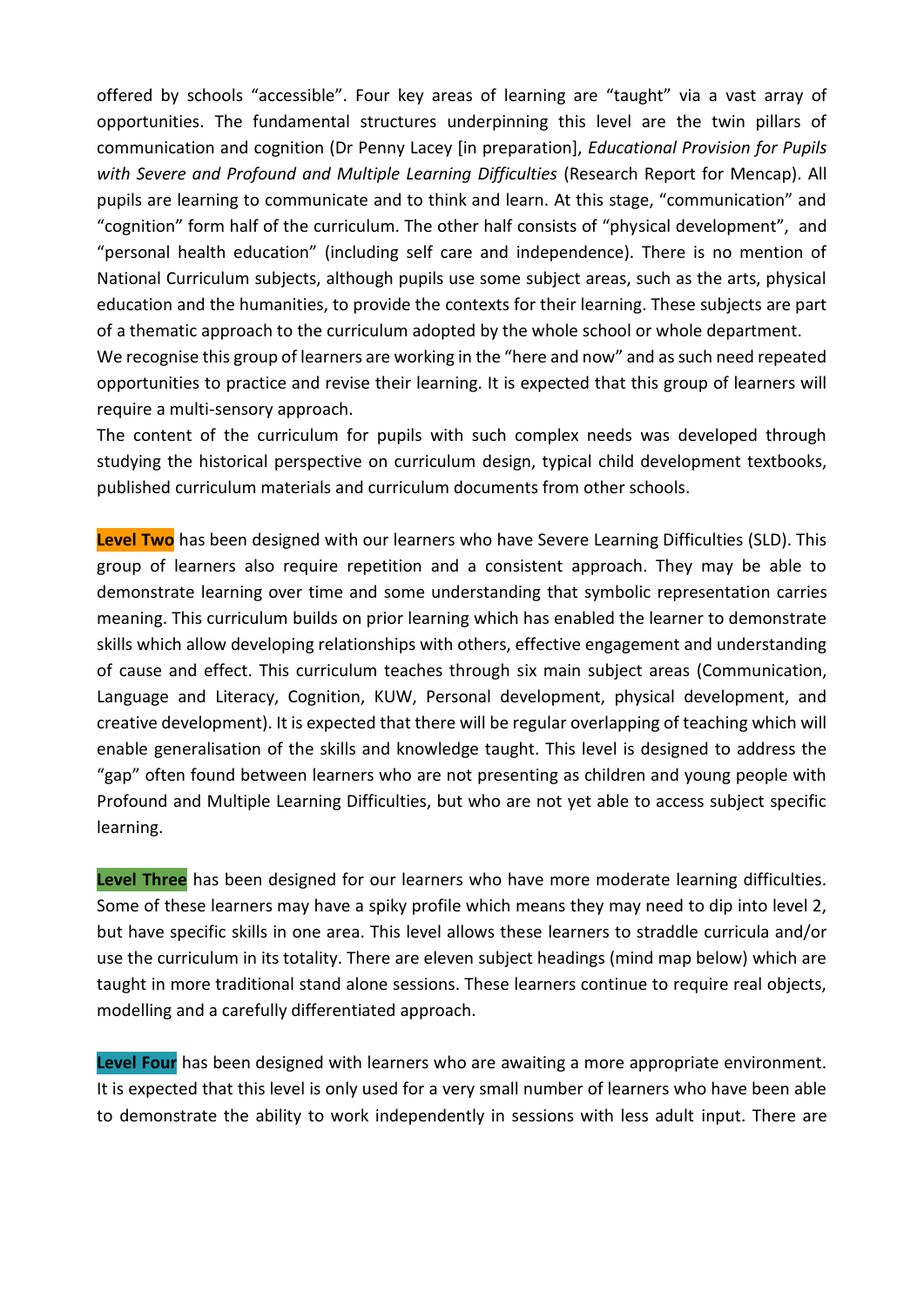twelve subject headings (see Appendix 1) which are taught in discreet sessions which stretch and challenge the learner's knowledge and understanding.

Across the school the curriculum is further split into Early Years, Primary, Secondary and Post 16. Each phase is expected to deliver sessions which recognise the age of the learners whilst using key motivators for our learners.

## **OUR VISION:**

- Enabling Waverley learners, their families, and the staff to be successful.
- supporting the local community and adult providers to enable inclusive opportunities for the students leaving Waverley.
- planning for the long-term sustainability of the school.
- influencing teaching practice nationally and internationally.

Taking into consideration the views of all our stakeholders, our staff, our families, and governors, and incorporating it to the outcomes of the teachers' meetings and the school development process, the following themes emerged as the underpinning for our curriculum:

- Communication (for all our learners, including those with PMLD, so that they can express their most basic needs, make choices, and take decisions)
- For all pupils to be physically involved in their own lives and personal care (including toileting, brushing their hair, teeth etc)
- For all pupils to be given daily opportunities to develop and practise dressing/undressing (including getting ready for PE and swimming), eating/drinking as appropriate, with increasing independence.
- Work related learning an emphasis on teaching and learning the skills preparing for adulthood throughout the school
- For all pupils to be able to develop, persevere and maintain skills (deep learning)
- Preparing for independence and adulthood: including life skills, self-care, dressing, mobility, access to the local community.
- Regulating emotions and sensory needs
- Friendships and making friends, social relationships learning to be interested in people and the environment
- Keeping safe
- Resilience and self-esteem
- Opportunities for all pupils to do things they enjoy independently
- ICT skills and control technology
- Persistence, initiation, problem solving and thinking skills

### **Monitoring the Curriculum:**

The curriculum provision will be monitored by the Senior Leaders in collaboration with the Heads of departments and teachers. They will ensure that:

● Lesson plans are monitored by Heads of Department looking at a selection of lesson plans, making sure that all areas are covered, and appropriate objectives are set for the pupils.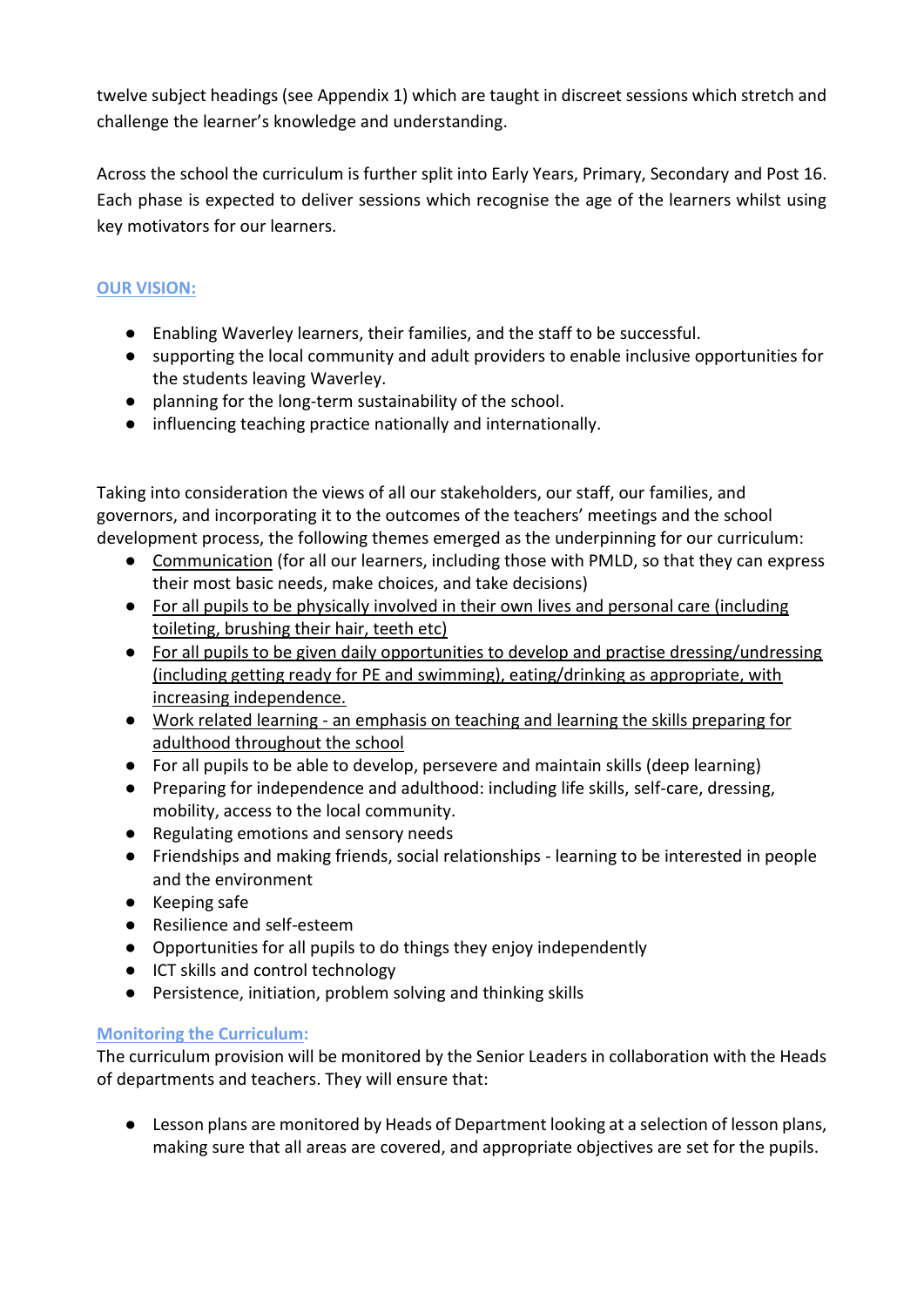- Observations of lessons take place, giving opportunities for peer observation and providing support with planning and presentation of lessons.
- Monitoring the suitability and effectiveness of provision and resources

Systematic monitoring and evaluation is seen as a way to help staff to identify clear priorities for curriculum development and to gather information for review. Targets in the School Development Plan will be set as a result of the monitoring.

The monitoring will be used to ensure:

- Pupils' entitlement to curriculum content is met.
- The curriculum enables the targets set for individual pupils to be met.
- The curriculum is balanced and offers appropriate pace of learning.
- Curriculum aims are being met.
- The individual needs of pupils are recognised and fully provided for.
- The cultural backgrounds of pupils' different ethnic origins and religions are respected, acknowledged, and celebrated.
- Attention is given to the spiritual, moral, social, and cultural development of pupils.
- Previous learning is built on, practised, and applied, and there is provision for continuity and progression.
- Relationships between curriculum policy and practice are analysed.

#### **Good Practice:**

It is recognised by the school that all support staff can add to and support the curriculum, through exchange of information, discussions on learning opportunities and providing ways to review pupils' progress.

The school sees it as important for staff to look at the planning, teaching and assessment methods used and to monitor the effects on pupils' progress and achievement.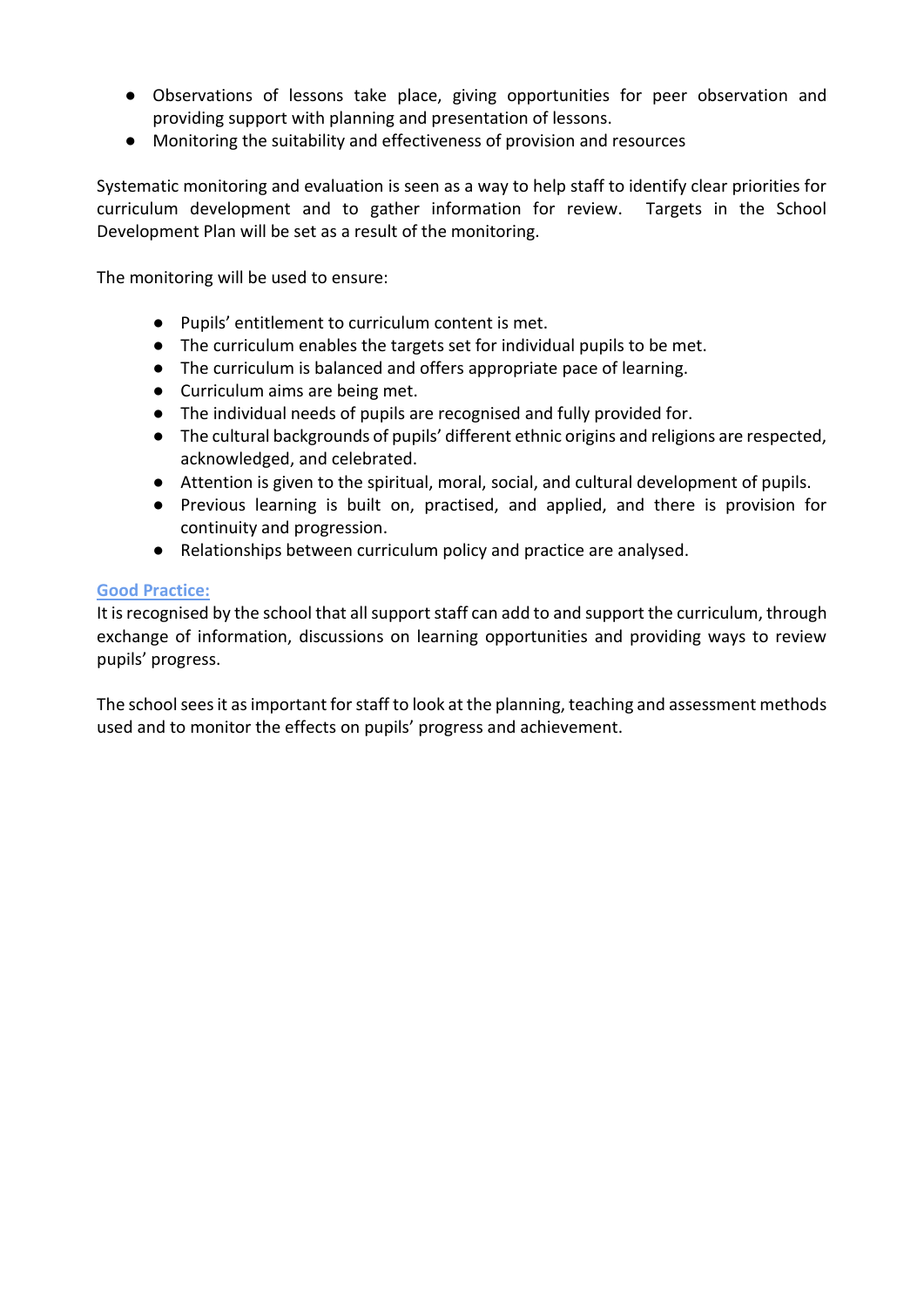# **APPENDIX 1**

## **Curriculum Areas**



# **APPENDIX 2**

The framework below is used by the school to help teachers recognise attainment. It describes changes in individual pupils' responses and behaviour as their early perceptions of experiences and their increasing involvement in the learning process develop into areas of knowledge, skills and understanding**.** 

## **A Framework for Recognising Attainment:**

- Encounter: Pupils are present during an experience or activity without any obvious learning outcome, although for some pupils, *for example, those who withhold their attention or their presence from many situations,* their willingness to tolerate a shared activity may, in itself, be significant.
- Awareness: Pupils appear to show awareness that something has happened and notice, fleetingly focus on or attend to an object, event or person, *for example, by briefly interrupting a pattern of self-absorbed movement and vocalization.*